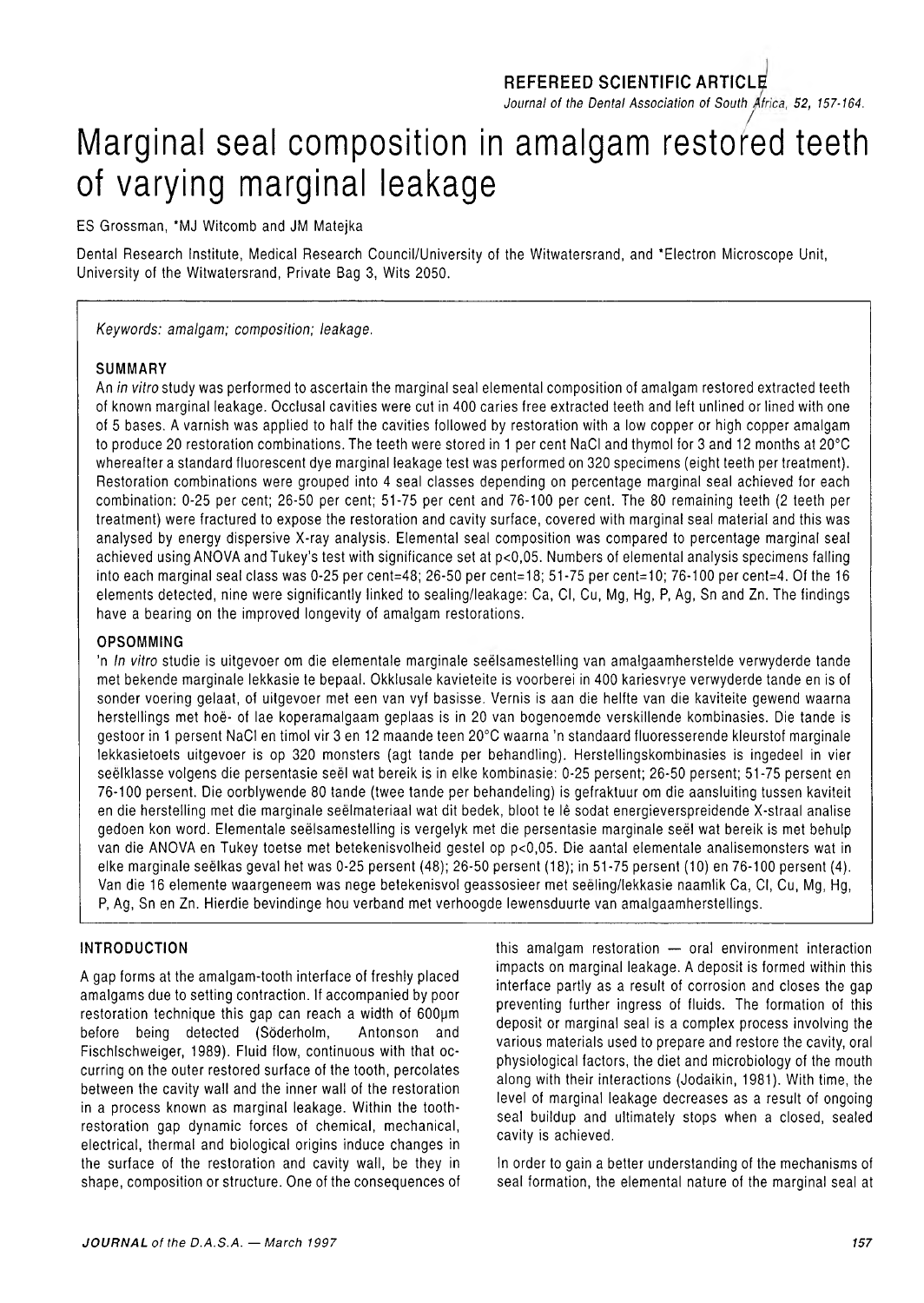

*Fig. 1:* Schematic representation of restoration combinations, specimen numbers and ageing times for the specimen group. C=calcium **h yd roxide, F= Poly-F Plus, K =K alzinol, X =no base, Y =D ycal, Z=zinc oxide.**

amalgam-tooth interfaces has been examined. Previous studies have generally been retrospective with analyses undertaken on aged, extracted, non-carious amalgam restored teeth where the restoration history was unknown (Sarkar et al., 1975; Grossman, Witcomb and Jodaikin, 1986). Where details of the restorations were available, the degree of cavity sealing has never been established (Marshall and Marshall, 1980; Sarkar *et al.*, 1981; McTigue *et al.*, 1984). Consequently, conclusions drawn from the results of such studies have been applied to marginal seal formation by conjecture without proof that the cavity had actually sealed.

The present study was undertaken to examine the elemental composition of marginal seal material in *in vitro* aged amalgam restored teeth for which the degree of marginal leakage was known.

#### **MATERIALS AND METHODS**

The sample consisted of tooth specimens obtained from a pool of restored teeth that were evaluated, in part, for previously reported marginal leakage (Grossman and Matejka, 1993) and marginal seal composition (Grossman, Witcomb and Matejka, 1995) studies. The procedure is summarized briefly. Classical Black's Class I cavities were prepared in 400 extracted, non-carious, human premolars. The teeth were randomly assigned to one of 20 groups of material combinations and restored (Fig. 1). All dental materials selected are regularly used in clinical practice and are listed in Table I. Mixing and insertion of restorative materials were according to manufacturers' instructions. For the two experimental bases zinc oxide and calcium hydroxide, a thick paste of zinc oxide was made by mixing Kalzinol powder with distilled water. Similarly, the calcium hydroxide powder was mixed with distilled water. When used, two coats of varnish were applied to the cavity walls and floor. The teeth were aged in 1 per cent NaCI solution in distilled water with thymol at 20°C for three months and one year. Ten restored teeth were allocated to each time interval per experimental combination.

After each ageing period, eight teeth from each group were subjected to a classical marginal leakage test using 2 per cent Rhodamin B fluorescent dye (E Merck, Darmstadt, Germany). Two transverse, parallel sections were cut at approximately 150- 200pm intervals at the middle and outer third of the restorations and examined by transmitted ultraviolet microscopy (Univar, Reichert, Vienna, Austria) to assess the degree of marginal leakage. Sealing was considered to have taken place if penetra-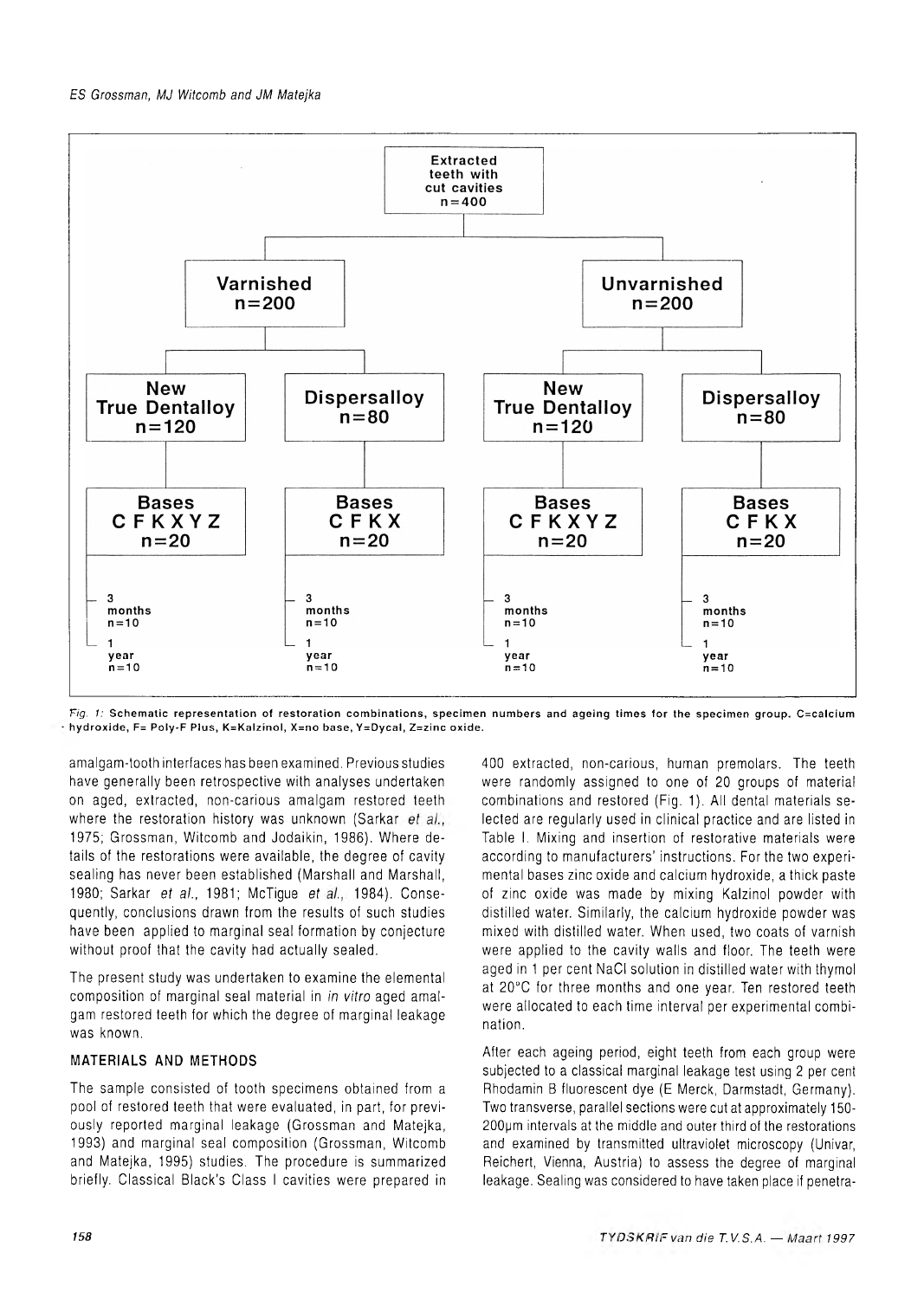| Table I: Details of the dental materials used in this study. |
|--------------------------------------------------------------|
|                                                              |

| Material           | Manufacturer                                                                                       | <b>Batch</b><br>number                       | Abbrevia-<br>tion |
|--------------------|----------------------------------------------------------------------------------------------------|----------------------------------------------|-------------------|
| Polyvar            | The Lorvic Corp.<br>8810 Frost Ave.<br>St Louis, MO 63134<br>USA                                   | <b>BO32</b>                                  | Varnish           |
| Calcium hydroxide  | E Merck.<br>Darmstadt.<br>West Germany.                                                            | 431A895847 Calc                              |                   |
| Poly-F Plus        | De Trey,<br>Zurich.<br>Switzerland.                                                                | FB6186/02                                    | PolyF             |
| Kalzinol           | De Trey, Zurich,<br>Switzerland/ER Bernard.<br>PO Box 10266,<br>Johannesburg, 2000<br>South Africa | DC <sub>1</sub>                              | Kalz              |
| Dycal              | The LD Caulk Division, 102488<br>Dentsply International Inc.,<br>Milford, DE 19963-0359<br>USA     |                                              | Dycal             |
| Dispersalloy       | Johnson and Johnson<br>Dental Products Company,<br>East Windsor, New York,<br>USA                  | 8C816                                        | Cu(high)          |
| New True Dentalloy | S.S. White<br>Manufacturing Ltd.<br>Gloucester, England                                            | 033081#<br>6798101 and<br>102684#<br>0428410 | Cu (low)          |

tion of dye was up to but not beyond the dentino-enamel junction. Presence of dye beyond the dentino-enamel junction indicated leakage. Percentage seal was calculated as the percentage sections showing sealing for each treatment whereafter the seal scores were allocated to four classes namely 0-25 per cent, 26-50 per cent, 51-75 per cent and 76-100 per cent, for convenience referred to as 25 per cent, 50 per cent, 75 per cent and 100 per cent respectively. Specimens were grouped into these classes irrespective of restorative treatment.

The remaining two specimens from each treatment group of ten were used to determine the elemental composition of the seal material. The restored specimens were fractured to release the marginal seal covered amalgam restoration and expose the marginal seal covered cavity walls. After mounting onto scanning electron microscope specimen stubs these samples were coated with 25nm of spectrographically pure carbon and studied in a JSM-840 scanning electron microscope (JEOL Ltd., Tokyo, Japan) equipped with a LINK AN10000 energy dispersive X-ray analyser (Oxford Instruments Microanalysis Group, Bucks, UK). The latter enabled quantitative area analysis of all elements above atomic number 10 (neon). The analyses were undertaken in two regions on each amalgam specimen, one in the region opposite to the enamel and the second in the area opposite to the dentine. Similarly, area analysis was undertaken on the enamel and dentine of the two separate portions of cut tooth cavity. The area encompassed in each analysis was approximately 0,42mm2. For the purposes of this investigation the elements analysed in the enamel and dentine areas were pooled. Reference standards of the cavity surface and amalgams were prepared and analysed as above. Between every two analyses a reference spectrum was recorded from a cobalt standard mounted within the specimen stub holder in order to calibrate the energy scale.

Semi-quantitative data of the weight percentage elemental composition of the seal material was obtained by utilizing the peak to background ratios for each element (LINK ZAF-PB/ FLS). Analysis conditions were set at an operating voltage of 20kV, an output count rate of 2800 counts/sec and a live counting time of 100 sec.

Use was made of the prepared dental material standard samples to determine the extent of marginal seal deposition on the relevant amalgam and tooth surfaces. Where marginal seal material lying on the amalgam restoration was analysed, comparison of the amount of Ag or Hg detected to the standard can give an indication of seal layer thickness (Anderson, 1973, Grossman et al., 1995). This observation has been extended to the tooth sample by comparing Ca or P present in the analysis of the tooth standard with seal material analysed on the tooth surface. Although such results obtained from contoured specimens are not accurate they do allow comparison on the basis of "thicker" and "thinner".

The data were entered into an IBM 3081-K32 computer (International Business Machines, NY, USA) using SAS (1990) and statistically examined with one way ANOVA and Tukey's studentized range test using the General Linear Models procedure. The critical level of statistical significance chosen was p<0,05. Percentage elemental seal composition was compared with the class of seal achieved separately for each time interval and then with both times combined for both the amalgam and tooth analyses.

#### **RESULTS**

#### **Marginal leakage**

Percentage seal obtained in each specimen combination can be found in Table II. Although sealing improved with time, leakage remained high as more than half the restoration combinations could not attain a sealing of greater than 25 per cent. Restorative materials which were associated with improved sealing were a low copper amalgam, the absence of cavity varnish and a calcium hydroxide paste base. The three month and one year varnish+Calc+Cu(low) and one year varnish+Calc+Cu(high), varnish+Cu(high) and Calc+Cu(high) combinations attained a 75 per cent seal. The combined 100 per cent seal group consisted of the three month and one year Calc+Cu(low) specimens. A more detailed analysis of the marginal leakage results are presented in a previous paper (Grossman and Matejka, 1993).

#### **Elemental analysis**

The number of marginal seal analysis specimens destined for each sealing category is listed in Table III. A total of 16 elements were detected in the dental materials used and the marginal seal material of this study: Al, Ca, Cl, Cu, Fe, Mg, Na, Hg, P, Ag, S, Si, Sn, Ti, W and Zn. Of the above elements, nine showed significance when they were linked to sealing: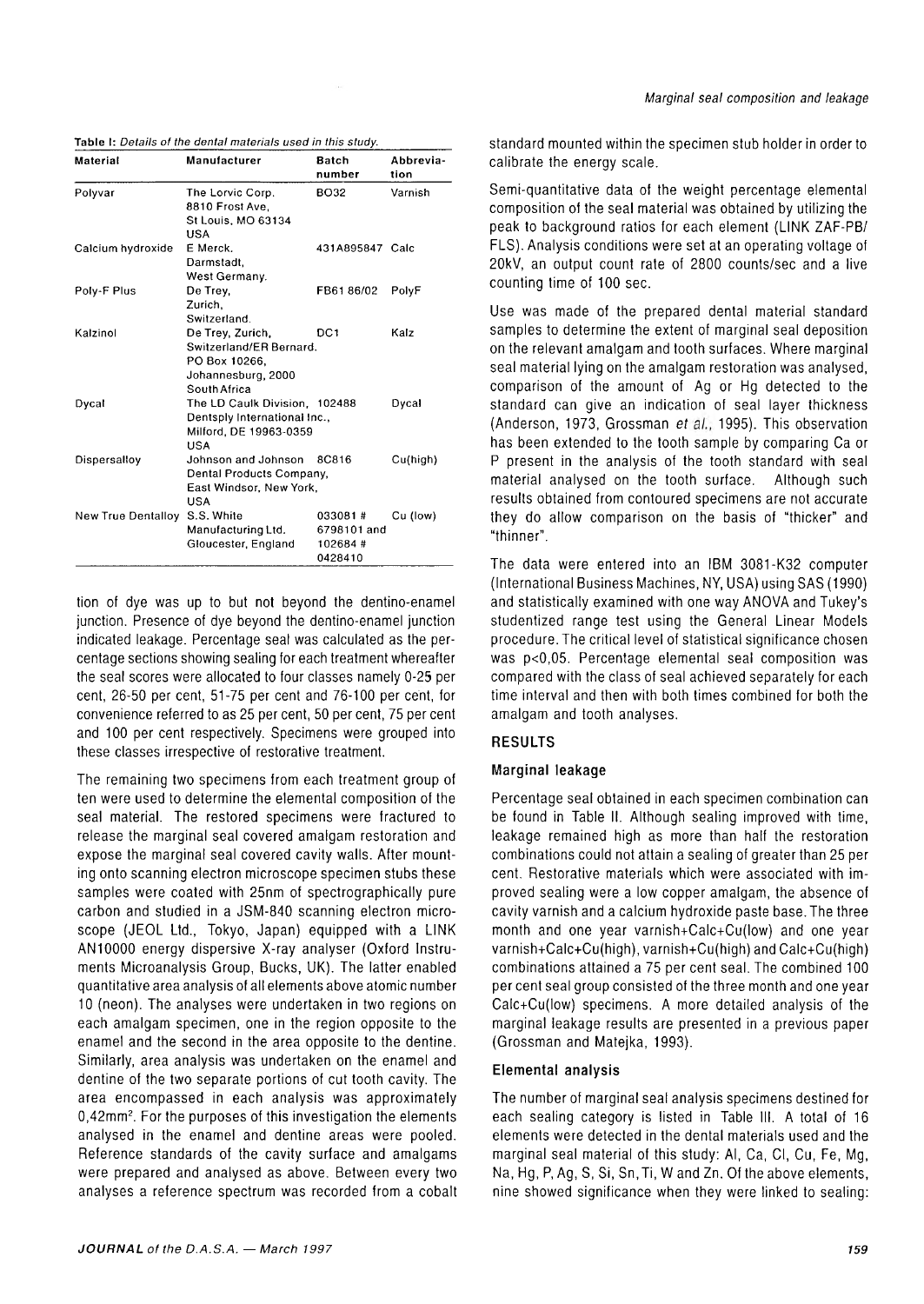| Table II: Percentage seal obtained in restoration combinations at both |  |
|------------------------------------------------------------------------|--|
| time intervals.                                                        |  |

| <b>Restoration combination</b> |          | Percentage seal |
|--------------------------------|----------|-----------------|
|                                | 3 months | 1 year          |
| Varnish+Kalz+Cu(low)           | 6        | 18              |
| Varnish+ZnO+Cu(low)            | 6        | 12              |
| Varnish+Kalz+Cu(high)          | 0        | 0               |
| Varnish+PolyF+Cu(low)          | 18       | 31              |
| Varnish+PolyF+Cu(high)         | 6        | 0               |
| Varnish+Calc+Cu(low)           | 62       | 68              |
| Varnish+Dycal+Cu(low)          | 31       | 12              |
| Varnish+Calc+Cu(high)          | 18       | 56              |
| Varnish+Cu(low)                | 6        | 31              |
| Varnish+Cu(high)               | 6        | 56              |
| Kalz+Cu(low)                   | 12       | 37              |
| ZnO+Cu(low)                    | 43       | 6               |
| Kalz+Cu(high)                  | 6        | $\Omega$        |
| PolyF+Cu(low)                  | 0        | 25              |
| PolyF+Cu(high)                 | 6        | $\Omega$        |
| Calc+Cu(low)                   | 87       | 100             |
| Dycal+Cu(low)                  | 18       | 25              |
| Calc+Cu(high)                  | 43       | 68              |
| Cu(low)                        | 31       | 43              |
| Cu(high)                       | 25       | 37              |
| n                              | 8        | 8               |

*Where:* Varnish=Polyvar; Kalz=Kalzinol; ZnO=Zinc oxide mixed with distilled water; PolyF=Poly-F Plus; Calc=Calcium hydroxide mixed with distilled water; Dycal=Dycal; Cu(low)=New True Dentalloy; Cu(high)=Dispersalloy.

Table III: Number of tooth specimens subjected to marginal seal analysis *in each seal group.* 

| Seal group | Specimen no. |          |          |  |  |  |  |
|------------|--------------|----------|----------|--|--|--|--|
|            | Three months | One year | Combined |  |  |  |  |
| 25%        | 28           | 20       | 48       |  |  |  |  |
| 50%        | 8            | 10       | 18       |  |  |  |  |
| 75%        |              | 8        | 10       |  |  |  |  |
| 100%       | ົ            | 2        |          |  |  |  |  |
| Total      | 40           |          | 80       |  |  |  |  |

Ca, Cl, Cu, Mg, Hg, P, Ag, Sn and Zn. Tables IV and V show the statistically significant results for the tooth and amalgam seal, respectively. Non-significant comparisons are not presented due to the large volume of data. The weight percentages of elements in seals of the individual restoration treatments are presented in greater detail in a previous paper (Grossman *et al.,* 1995).

#### **Seal on the tooth cavity surface (Table IV)**

Low Ca (17,8-41,2 per cent) and phosphorus (11,2-20,2 per cent) levels were significantly linked to 100 per cent seal whereas a consistent pattern of high Zn (7,3-13,1 per cent) was linked to the 25 and 50 per cent seal. A high Sn content (31,7-59,3 per cent) was linked to 100 per cent sealing which was significantly different from the other seal groups. At three months the 75 per cent seal had a significantly higher Cl content (1,9 per cent) than the other seal classes. This rose to 9,5 per cent in the 100 per cent seal specimens at one year. Combining both times for Mg revealed that the 75 and 100 per cent sealed specimens had a significantly higher Mg content (0,4-0,6 per cent) than the other two sealing classes. Trace amounts of Cu, Hg and Ag were detected on the cut cavity surface. All three elements were present in larger amounts in the better sealing groups.

#### **Seal on the amalgam restoration surface (Table V)**

In the three month and combined time group, the Ag content of the 25 per cent and 50 per cent seal was significantly higher (20,9-23,8 per cent) than those of the other two seal groups (3,3-12,4 per cent). Similarly for the same two time

Table IV: Mean values and (standard deviations) of the % elemental weight composition of marginal seal in the four seal groups as analysed on the tooth. *Mean values with the same letter in each time interval are not significantly different at p<0,05,* 

| Element/time  | Percentage seal group |                       |      |                      |      |                       |      |                       |
|---------------|-----------------------|-----------------------|------|----------------------|------|-----------------------|------|-----------------------|
|               | 25%                   |                       | 50%  |                      | 75%  |                       | 100% |                       |
| Ca            |                       |                       |      |                      |      |                       |      |                       |
| 3 months      | 56,3                  | $(7, 4)$ a            | 56,6 | (6,8)a               | 62.2 | (2,6)a                | 41,2 | $(12,8)$ <sub>b</sub> |
| 1 year        | 51,1                  | $(11,7)$ b            | 49,0 | $(9,5)$ <sub>b</sub> | 60,4 | (6,0)a                | 17,8 | (16, 5)c              |
| Combined time | 54,1                  | $(9,8)$ b             | 52,4 | $(9,2)$ <sub>b</sub> | 60,8 | (5,5)a                | 29,5 | (18,7)c               |
| CI.           |                       |                       |      |                      |      |                       |      |                       |
| 3 months      | 0,9                   | $(0,4)$ b             | 1.1  | $(1,0)$ <sub>b</sub> | 1,9  | $(1, 5)$ a            | 0,7  | $(0,2)$ <sub>b</sub>  |
| 1 year        | 1,7                   | (2,0)b                | 1,2  | $(1,4)$ b            | 1,2  | $(1,1)$ <b>b</b>      | 9,5  | (5,5)a                |
| Combined time | 1,2                   | $(1,4)$ b             | 1,2  | $(1,3)$ b            | 1,4  | $(1,2)$ <sub>b</sub>  | 5,1  | (5,9)a                |
| Cu            |                       |                       |      |                      |      |                       |      |                       |
| Combined time | 0,1                   | $(0, 4)$ b            | 0,1  | $(0,4)$ ab           | 0,4  | (0,6)a                | 0,3  | $(0,4)$ ab            |
| Мg            |                       |                       |      |                      |      |                       |      |                       |
| 3 months      | 0,1                   | $(0,2)$ <sub>b</sub>  | 0, 1 | $(0,2)$ <sub>b</sub> | 0,4  | $(0,3)$ <sub>b</sub>  | 1.0  | $(2, 5)$ a            |
| 1 year        | 0, 0                  | $(0, 1)$ <sub>b</sub> | 0,0  | $(0,1)$ <sub>b</sub> | 0,3  | $(0, 4)$ a            | 0.2  | $(0,3)$ ab            |
| Combined time | 0,1                   | $(0,2)$ b             | 0,1  | $(0,2)$ <sub>b</sub> | 0,4  | $(0,4)$ a             | 0,6  | $(1,8)$ a             |
| Hq            |                       |                       |      |                      |      |                       |      |                       |
| 3 months      | 0,3                   | $(0,5)$ <sub>b</sub>  | 0,8  | $(1,8)$ ab           | 0,0  | $(0, 0)$ <sub>b</sub> | 1,4  | (2,1)a                |
| P             |                       |                       |      |                      |      |                       |      |                       |
| 3 months      | 28,2                  | (2,8)a                | 26,8 | (3,0)a               | 27,3 | (3,7)a                | 20,2 | $(7, 5)$ <sub>b</sub> |
| 1 year        | 26,5                  | $(4,9)$ a             | 26,9 | (3,8)a               | 27,6 | (3,7)a                | 11,2 | $(7, 4)$ <sub>b</sub> |
| Combined time | 27,5                  | $(3,9)$ a             | 26,8 | (3,5)a               | 27,5 | (3,7)a                | 15,7 | $(8,6)$ b             |
| Ag            |                       |                       |      |                      |      |                       |      |                       |
| 3 months      | 0,1                   | $(0,4)$ ab            | 0,3  | $(0,8)$ ab           | 0,0  | $(0, 0)$ <sub>b</sub> | 0,5  | (0,8)a                |
| Sn            |                       |                       |      |                      |      |                       |      |                       |
| 3 months      | 4,0                   | $(4,2)$ <sub>b</sub>  | 6,3  | $(5,6)$ b            | 6,1  | $(5,4)$ b             | 31,7 | (17, 5)a              |
| 1 year        | 9,8                   | $(13,9)$ b            | 9,6  | $(10,2)$ b           | 5.3  | $(5,2)$ <sub>b</sub>  | 59,3 | (22,6)a               |
| Combined time | 6,4                   | $(9,9)$ <sub>b</sub>  | 8,1  | $(8,6)$ b            | 5,5  | $(5,2)$ b             | 45,5 | (24,2)a               |
| Zn            |                       |                       |      |                      |      |                       |      |                       |
| 3 months      | 10,0                  | (8,1)a                | 7,3  | (5,5)ab              | 1.9  | $(1,7)$ b             | 3,1  | $(1,9)$ ab            |
| 1 year        | 10,3                  | $(7,9)$ a             | 13.1 | (8,5)a               | 4,2  | $(3,6)$ <sub>b</sub>  | 1,6  | $(2,1)$ b             |
| Combined time | 10.1                  | (8,0)a                | 10.5 | $(7,8)$ a            | 3,8  | $(3,4)$ <sub>b</sub>  | 2,3  | $(2,1)$ <sub>b</sub>  |

*Please note the comparison is horizontal*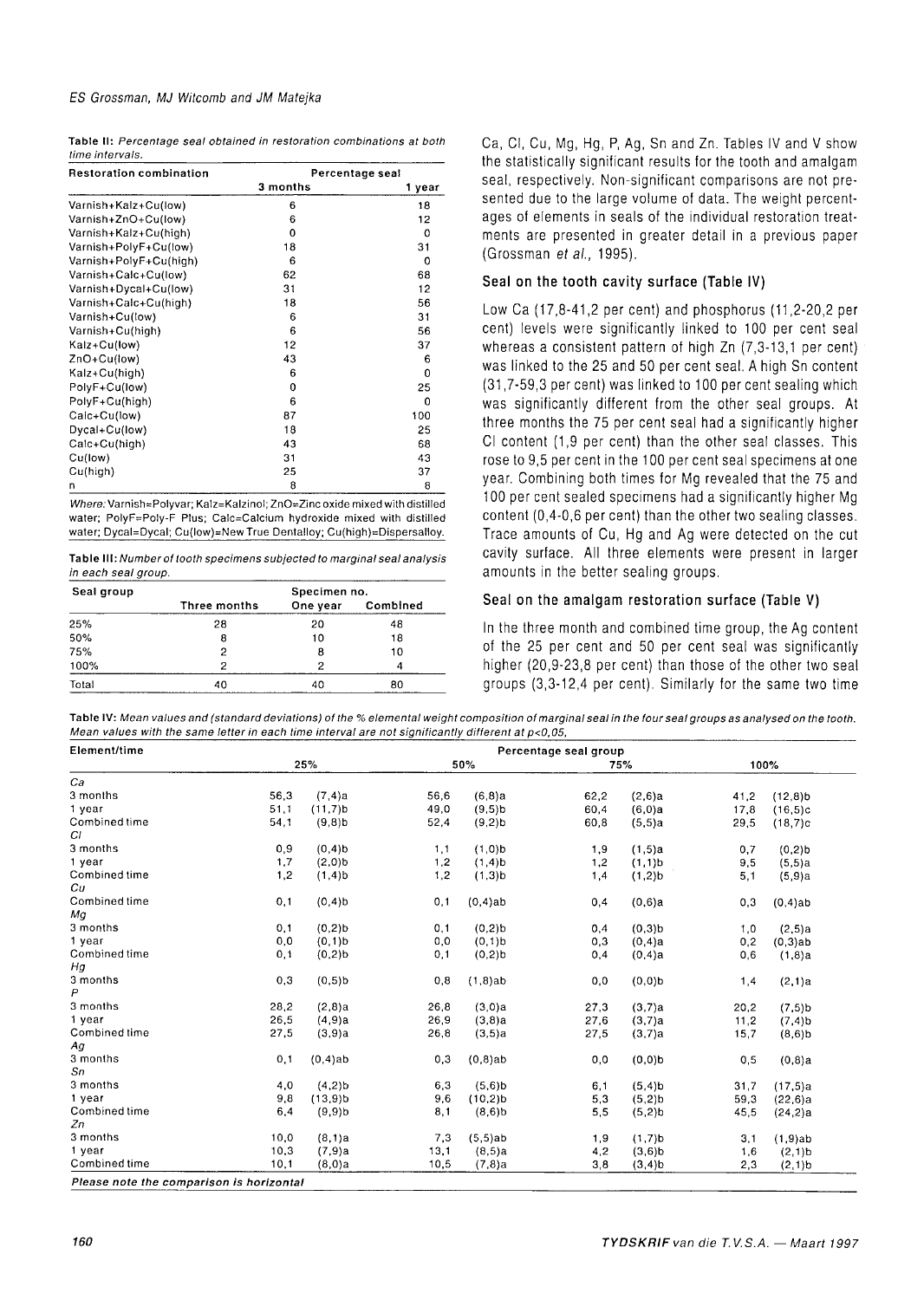intervals, the Hg levels were significantly greater in the 25 per cent and 50 per cent groups (40,6-43,9 per cent) than those specimens in the better sealing categories (6,9-25,9 per cent). The Cu content was significantly higher in the 25 per cent seal material (2,4-2,5 per cent) than the 100 per cent seal group when times were combined and the 75 per cent seal group at three months.

At one year and when times were combined the 100 per cent seal group contained significantly more Cl (3,9-7,9 per cent) than the other groups. A high Sn content (37,2-58,5 per cent) was significantly linked to the 75 per cent and 100 per cent seal groups for all three time groups. Magnesium was significantly greater in the 75 per cent seal group only when times were combined. The 75 per cent seal group had consistently significantly greater amounts of Ca in the seal material (10.4- 25,3 per cent) than all other time groups (1,7-4,9 per cent).

#### **DISCUSSION**

Previous studies have shown that amalgam, base and cavity varnish affect marginal sealing in the restored cavity. Although the individual contribution of each of these materials to marginal sealing has been previously investigated, the effects of the interaction of these three components on marginal seal formation has not been explored. With time, amalgams are able to form a seal independent of tooth cavity substances (Jodaikin and Grossman, 1984). Previous studies have indicated that the high copper, dispersed phase, admix non- $\gamma$ , Dispersalloy with a Cu<sub>6</sub>Sn<sub>6</sub> corrodible phase should leak more than the lathe-cut, conventional low copper γ<sub>2</sub> containing New True Dentalloy (House *et al.*, 1980; Smith, Wilson and Coombe, 1978; Wilson and Smith, 1978; Sarkar, Osborne and Leinfelder, 1982; Fanian, Hadavi and Asgar, 1983; Mahler and Nelson, 1983; Fayyad and Ball, 1984; Craig, 1993; Berry, Nicholson andTroendle, 1994). However, alloys in the same category may vary as to exact formula, particle size composition and manufacturing process (Berry *et al.,* 1994). Additionally, Marek (1992) points out that different parts of the restoration surface may corrode in different ways depending on the prevailing interfacial conditions. Both the above could contribute to the previously conflicting results on alloy type, corrosion and marginal leakage.

Well documented reports implicate bases under an amalgam alloy with increased marginal leakage *in vitro* (Swartz and Phillips, 1962; Norman, Swartz and Phillips, 1963; Wilson and Smith, 1978; Manders, Garcia-Godoy and Barnwell, 1990; Rabchinsky and Donly, 1992). Marginal leakage has been linked in some cases with the disintegration of calcium hydroxide cements *in vivo* (Going, 1972; Gourley and Rose, 1972; Pereira *et al.,* 1990).

The ability of a varnish to effectively seal an amalgam restored cavity appears to depend on the type of alloy and varnish, its solubility, the time elapsed between varnish placement and leakage assessment and the number of layers of varnish applied (Eames and Hollenback, 1966; Smith *et al.,* 1978; Murray, Yates and Williams, 1983; Newman, 1984; Sneed, Hembree and Welsh, 1984; Gottlieb, Retief and Bradley, 1985; Ben-Amar *eta!.,* 1986; Newman and Szojka, 1986; Powell and Daines, 1987; Kelsey and Panneton, 1988; Liberman et al., 1989; Fitchie *et al.,*1990). Two coats of a low solubility varnish placed against a conventional amalgam and tested immediately gives the best seal. However contradictory sets of experimental results complicate straightforward conclusions on this matter (Mazer, Rehfeld and Leinfelder, 1988).

Table V: Mean values and (standard deviations) of the % elemental weight composition of marginal seal in the four seal groupings as analysed on the amalgam. Mean values with the same letter in each time interval are not significantly different at p,0,05.

| Element/time                             | Percentage seal group |                      |      |                      |      |             |      |                      |
|------------------------------------------|-----------------------|----------------------|------|----------------------|------|-------------|------|----------------------|
|                                          | 25%                   |                      | 50%  |                      | 75%  |             |      | 100%                 |
| Ca                                       |                       |                      |      |                      |      |             |      |                      |
| 3 months                                 | 2,3                   | $(5,3)$ <sub>b</sub> | 4,1  | $(4,1)$ <sub>b</sub> | 25,3 | (4,5)a      | 4,9  | $(1,9)$ b            |
| 1 year                                   | 1,7                   | $(2,7)$ <sub>b</sub> | 3,7  | $(7,1)$ b            | 10,4 | (8,5)a      | 1,8  | $(1,7)$ b            |
| Combined time                            | 2,0                   | $(4, 4)$ b           | 3,9  | $(5,9)$ <sub>b</sub> | 13,4 | (9,9)a      | 3,4  | $(2,4)$ b            |
| СI                                       |                       |                      |      |                      |      |             |      |                      |
| 3 months                                 | 0,4                   | $(0,7)$ b            | 0,4  | $(0,6)$ b            | 3,1  | (4,1)a      | 0, 0 | $(0,0)$ <sub>b</sub> |
| 1 year                                   | 1,6                   | $(3,4)$ b            | 1,6  | $(3,3)$ b            | 1,1  | $(3,2)$ b   | 7,9  | (4,6)a               |
| Combined time                            | 0,9                   | $(2,3)$ <sub>b</sub> | 1,1  | $(2,5)$ b            | 1,5  | $(3, 4)$ b  | 3,9  | (5,2)a               |
| Cu                                       |                       |                      |      |                      |      |             |      |                      |
| 3 months                                 | 2,5                   | (1,3)a               | 1,8  | (0,9)ab              | 0,4  | $(0,3)$ b   | 0,9  | $(0,3)$ ab           |
| Combined time                            | 2,4                   | (1,3)a               | 1,7  | $(0,9)$ ab           | 1,9  | $(1,4)$ ab  | 0,9  | $(0,3)$ <sub>b</sub> |
| Mg                                       |                       |                      |      |                      |      |             |      |                      |
| Combined time                            | 0,0                   | $(0,1)$ <sub>b</sub> | 0,1  | $(0,2)$ <sub>b</sub> | 0,3  | $(0,5)$ a   | 0,1  | $(0.1)$ b            |
| Hg                                       |                       |                      |      |                      |      |             |      |                      |
| 3 months                                 | 43,9                  | (7,1)a               | 41,0 | (5,8)a               | 6,9  | (7, 4)c     | 25,9 | $(3,7)$ <sub>b</sub> |
| Combined time                            | 41,3                  | (9,9)a               | 40,6 | (9,1)a               | 24,2 | $(18, 8)$ b | 25,9 | $(3,4)$ b            |
| Аg                                       |                       |                      |      |                      |      |             |      |                      |
| 3 months                                 | 23,8                  | $(4,8)$ a            | 20,9 | (3,2)a               | 3,3  | (3,9)c      | 11,7 | $(1,1)$ b            |
| Combined time                            | 22,2                  | (6,2)a               | 20,8 | (5, 1)a              | 12,4 | (10, 1)b    | 12,1 | $(1,3)$ <sub>b</sub> |
| Sn                                       |                       |                      |      |                      |      |             |      |                      |
| 3 months                                 | 22,2                  | $(8,5)$ b            | 25,5 | $(8,2)$ <sub>b</sub> | 58,5 | (8,6)a      | 52,8 | (4,1)a               |
| 1 year                                   | 30,7                  | (17,0)ab             | 25,1 | (13,1)b              | 37,2 | $(25,0)$ ab | 48,4 | (4,6)a               |
| Combined time                            | 25.7                  | (13,4)b              | 25,3 | (11,1)b              | 41,5 | (24, 1)a    | 50,6 | $(4,7)$ a            |
| Please note the comparison is horizontal |                       |                      |      |                      |      |             |      |                      |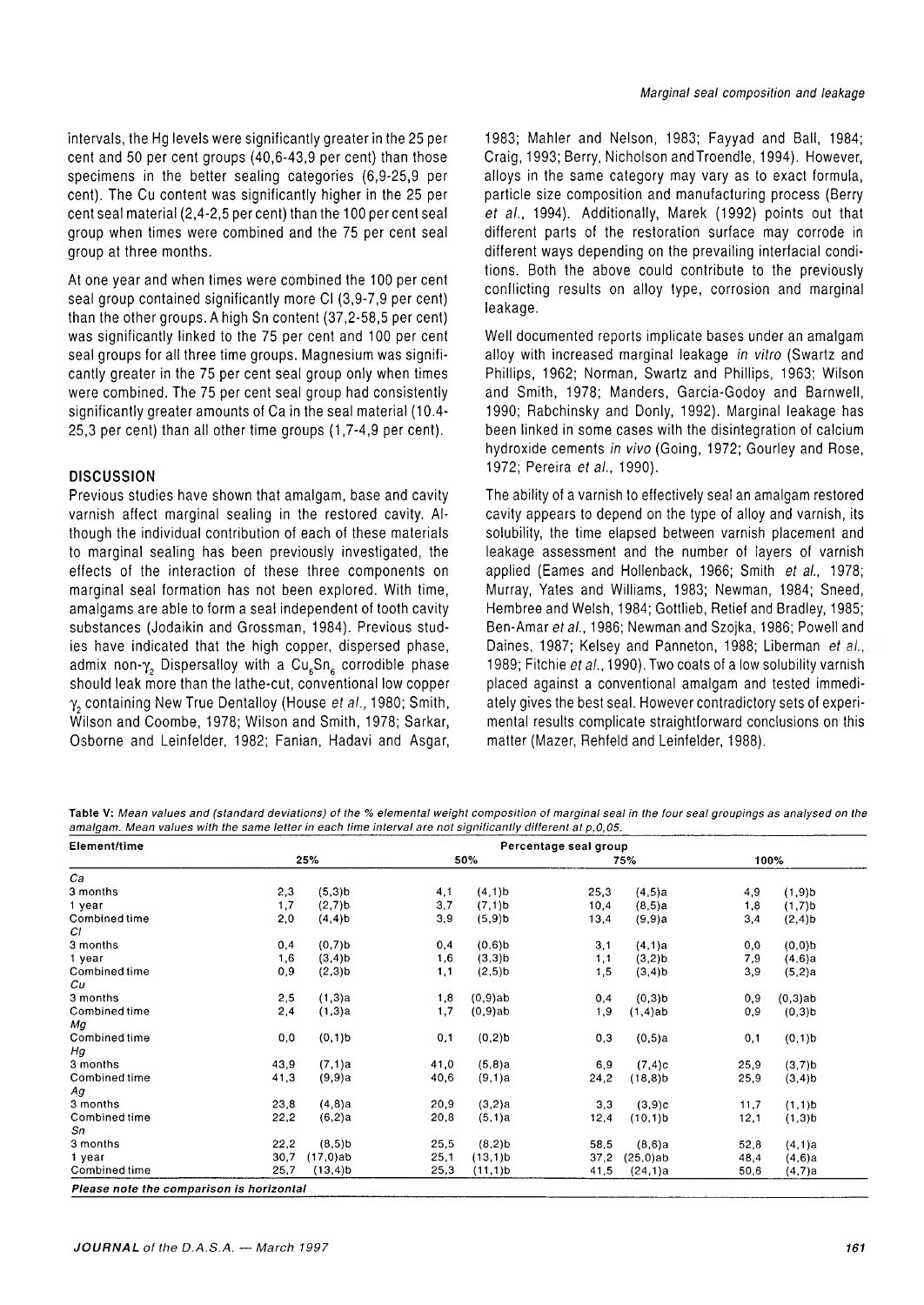

Fig. 2: Maximum and minimum values for CI and Sn obtained in the seal material as analysed on the tooth and amalgam in the four seal groups. The bar indicates the mean value.

The marginal leakage results of this study indicate that the link between amalgam type and leakage has been followed in that New True Dentalloy specimens seal better overall than Dispersalloy. However, when the latter is combined with a calcium hydroxide base, the poor sealing ability of high copper amalgam is compensated for and, as a result, the calcium hydroxide paste based Dispersalloy specimens sealed consistently well at all time intervals. As shown in previous studies the bases in this investigation enhanced marginal leakage, except for calcium hydroxide paste base specimens where sealing was promoted. Unvarnished cavities sealed better at three months except in combination with Dycal.

The elemental analysis study partially confirms the long held belief that Sn/CI complexes play an important role in the sealing mechanism at the amalgam-tooth interface (Jodaikin and Goldstein, 1988). Both these elements were present in significantly greater amounts in the tooth and amalgam marginal seals of the better sealing specimens. However, these two elements show a large standard deviation and a wide range of minimum and maximum values (Fig. 2). Thus some treatment groups containing large amounts of Sn and Cl in the seal showed poor sealing at one year (Grossman and Matejka, 1993), such as unvarnished Dycal+Cu(low), Ka1z+Cu(low) and varnish+ZnO+Cu(low). Conversely a good seal is present in the one year unvarnished Calc+Cu(high), varnish+Cufhigh) and varnish+Calc+Cu(low) specimens where lower Sn and Cl values occur (Grossman et al., 1995).

The significant linking of Mg to the better sealed specimens is an unexpected and interesting phenomenon. Magnesium is readily dissolved from the calcified tissue by body fluids (Jenkins, 1978). In 1971 Inoue (Hals, Tveit andTotdal, 1988) demonstrated increased Mg in the dentine of abraded teeth. Whether cavity cutting followed by incubation in 1 per cent NaCI could result in a similar movement of Mg into the marginal seal material or whether active uptake of Mg is occurring can only be speculated upon.

The reduction in concentration of Ag and Hg in the amalgam specimens is an indication of the increasing deposition of seal material on these two surfaces. This topic has been dealt with previously (Witcomb, Grossman and Jodaikin, 1987). The reduction of Ca and P in the tooth seal analyses is probably due to the same reason although demineralization of tooth structure adjacent to the restoration is a possibility. However, a review of X-ray micro-analysis of dentine (Hals *et at.,* 1988) point out conflicting results in Ca and P values in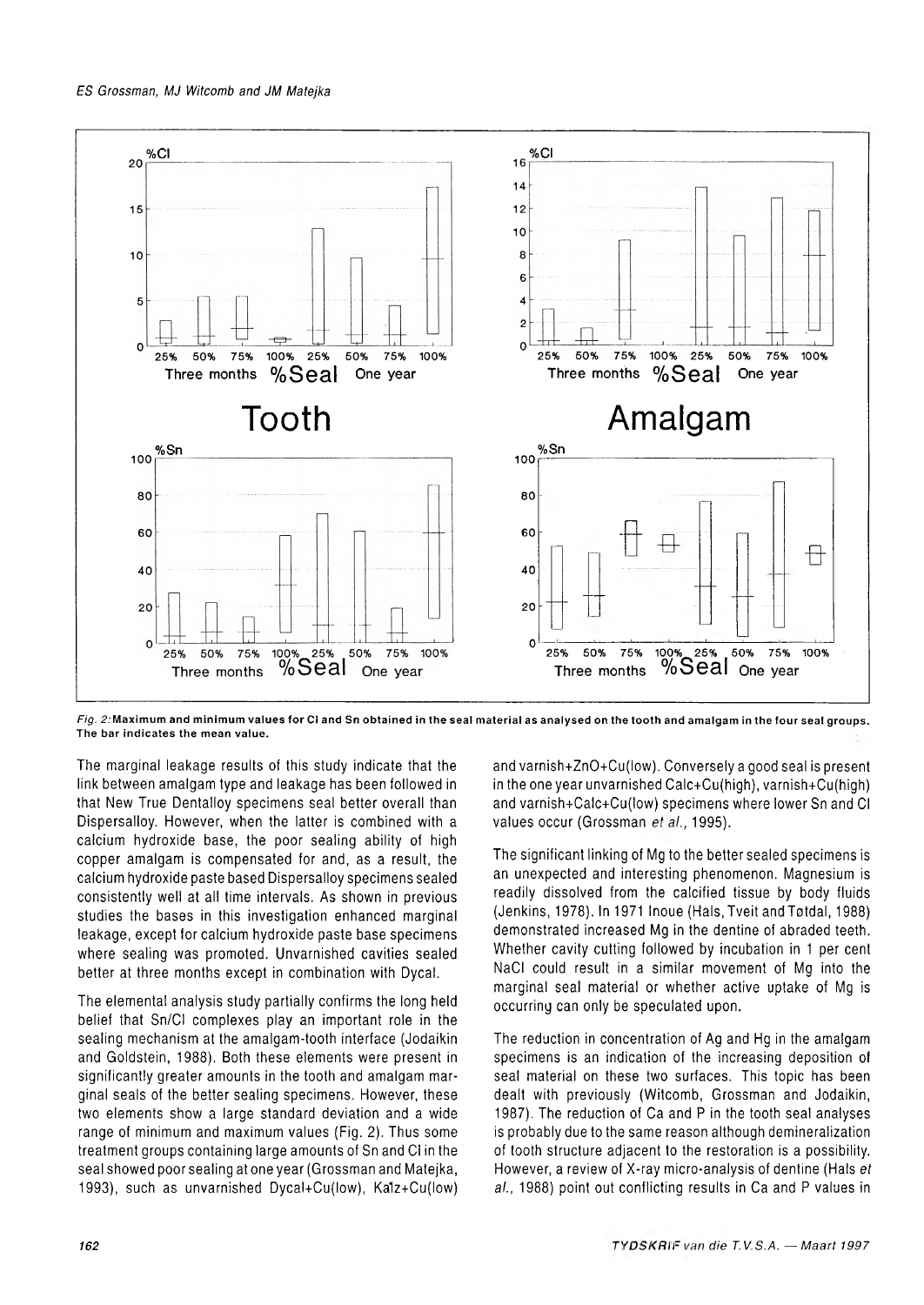dentine wall lesions where microradiographs showed increased radio-opacity. Reduced Ca and P values and increased amounts of Sn and Zn had been exhibited in such areas adjacent to amalgam restorations. Conversely areas adjacent to silicate restorations displayed increased Ca and P values together with varying concentrations of elements such as Zn derived from the restorative material. The high levels of Ca present in the 75 per cent sealing amalgam specimens in our study can be attributed mainly to the unvarnished+calc+Cu(high) specimens (Grossman et al., 1995).

McTigue *et at.,* (1984) have noted that the oxidation process of the CuSn phase leads to the formation of relatively soluble Cu complexes. Leaching of these complexes is the reason for the absence of Cu-containing corrosion products in their study on Dispersalloy corrosion. Similar leaching could be responsible for the reduced levels of Cu in the seal material as analysed in both configurations in our study. Additionally, reduced levels of Cu in seal material analysed on the amalgam could be an indication of increasing amounts of seal material being deposited on the restoration surface.

Both amalgams used in this study contain small amounts of Zn (Grossman *et at.,* 1995). The Zn-containing bases have also contributed to the pool of Zn at the tooth-amalgam interface. Previous studies related to our investigation have noted the mobility and/or the high initial dissolution rate of Zn from the amalgam (Sarkar *etal.,* 1981; Brune, 1981; Palaghias, 1986; Marek, 1988; Patsurakos and Moberg, 1990). Hals *et at.,* (1988) refers to the presence of Zn commonly found in the tooth adjacent to Zn-containing restorative materials. The low Zn ratios associated with good sealing on tooth specimens could be due to either Zn inhibiting sealing, or an indication of increasing amounts of seal material being deposited over tooth material invaded by Zn. Although Zn proved to be significantly linked to leakage when the seal material was analysed on the tooth, the Zn content of seal material on the amalgam seemed to have no influence on sealing.

A problem arising from the grouping of specimens into classes based on sealing has meant that the results could be interpreted as being heavily biased towards those elements primarily associated with the calcium hydroxide based restoration treatments as these specimens are the only ones which sealed completely over the one year experimental period. To investigate this, smaller subgroups were similarly analysed using selection criteria such as varnish, amalgam or base type. The seal elements were then compared to the *finount* of seal achieved as previously. The same basic trends (results not shown) were apparent as reported above. Dycal based specimens remained paradoxical throughout with poor sealing in the long term (Grossman and Matejka, 1993) while the elemental composition of the marginal seal indicated a well formed seal (Grossman *etal.,* 1995).

It is suggested that a period of one year is not long enough to fully explore the cascade of events which could lead to sealing at the amalgam-tooth interface following restoration.

Five years might be more realistic in view of the fact that barely half of the specimen combinations showed 25 per cent or less seal after one year. The practicalities of such an undertaking in terms of obtaining suitable teeth would be daunting. A major concern in restorative dentistry is the inability of dental materials to adapt to and seal, margins of cavities. Our results show those chemical elements essential for speedy amalgam cavity sealing. Such information has vast clinical implications in terms of restoration longevity through reduced marginal leakage time.

#### **ACKNOWLEDGEMENTS**

The authors thank the University of the Witwatersrand via the Microstructural Studies Research Programme for financial support.

#### **REFERENCES**

- Anderson, CA (1973) Microprobe Analysis. Ch. 7, p. 282 New York: John Wiley and Sons.
- Ben-Amar, A, Liberman, R, Bar, D, Gordon, M & Judes H (1986) Marginal microleakage: the effect of the number of cavity varnish layers and the type of amalgam used. *Dental Materials,* 2, 45-47.
- Berry, TG, Nicholson, J & Troendle, K (1994)Almost two centuries with amalgams: where are we today? American Dental Association Journal, 125, 392-399.
- Brune, D (1981) Corrosion of amalgams. *Scandinavian Journal of Dental Research,* 89, 506-514.
- Craig, RC (1993) *Restorative Dental Materials*. 9th ed., Ch.9, p. 225 St Louis: CV Mosby Co.
- Eames, WB & Hollenback, GM (1966) Cavity liner thicknesses and retentive characteristics. Journal of the American Dental Association, 72, 69-72.
- Fanian, F, Hadavi, F & Asgar, K (1983) M arginal leakage of dental amalgam. *Operative Dentistry,* 8, 11-17.
- Fayyad, MA & Ball, PC (1984) Cavity sealing ability of lathe-cut, blend and spherical amalgam alloys: a laboratory study. Operative Dentistry, 9, 86-93.
- Fitchie, JG, Reeves, GW, Scarbrough, AR & Hembree, JH (1990) Microleakage of a new cavity varnish with a high-copper spherical amalgam alloy. *Operative Dentistry,* 15, 136-140.
- Going, RE (1972) Status report on cement bases, cavity liners, varnishes, primers and cleansers. *Journal of the Am erican D ental Association,* 85, 654-660.
- Gottlieb, EW, Retief, DH & Bradley, EL (1985) Microleakage of conventional and high copper amalgam restorations. *Journal of Prosthetic Dentistry,* 53, 355-361.
- Gourley, JM & Rose, DE (1972) Comparison of three cavity base materials under amalgam restorations. *Journal of the Canadian Dental Association,* **11,** 406-410.
- Grossman, ES, Witcomb, MJ & Jodaikin, A (1986) Elements in marginal seals at amalgam-tooth interfaces. Journal of Dental Research, 65, 998-1000.
- Grossman, ES & Matejka, JM (1993) In vitro marginal leakage in varnished and lined, amalgam restorations. *Journal of Prosthetic Dentistry,* 69, 469-474.
- Grossman, ES, Witcomb, MJ & Matejka, JM (1995) Influence of amalgams, bases and varnish on seal composition at restoration tooth interfaces. *Journal of Prosthetic Dentistry,* 73, 290-298.
- Hals, E, Tveit, AB & Totdal, B (1988) X-ray m icroanalysis of dentin: a review. *Scanning Microscopy,* 2, 357-369.
- House, RC, Patterson, MW, Pelleu, GB & McCoy, RB (1980) An evaluation of the marginal leakage of spherical high-copper amalgam. *Journal of Prosthetic Dentistry,* 44,423-425.
- Jenkins, GN (1978) *The Physiology and Biochemistry of the Mouth* 4th ed., Ch. 3, pp. 72-74 Oxford: Blackwell Scientific Publications.
- Jodaikin, A (1981) Experimental microleakage around ageing dental amalgam restorations; a review. *Journal of Oral Rehabilitation*, 8, 517-526.
- Jodaikin, A & Grossman, ES (1984) Experim ental marginal leakage around dental amalgams placed in artificial cavities. *Journal of Dental Research,* **63,** 1090-1092.
- Jodaikin, A & Goldstein, S (1988) Possible products at tooth-amalgam interfaces. *Journal of Dentistry,* 16, 140-144.
- Kelsey, WP & Panneton, MJ (1988) A comparison of amalgam microleakage between a copal varnish and two resin-compatible cavity varnishes. *Quintessence International*, 19,895-898.
- Liberman, R, Ben-Amar, A, Nordenberg, D & Jodaikin, A (1989) Long term sealing properties of amalgam restorations: an in vitro study. *Dental Materials,* 5, 168-170.
- Mahler, DB & Nelson, LW (1984) Factors affecting marginal leakage of amalgam. *Journal of the Americ&n Dental Association,* **108,** 51-54.